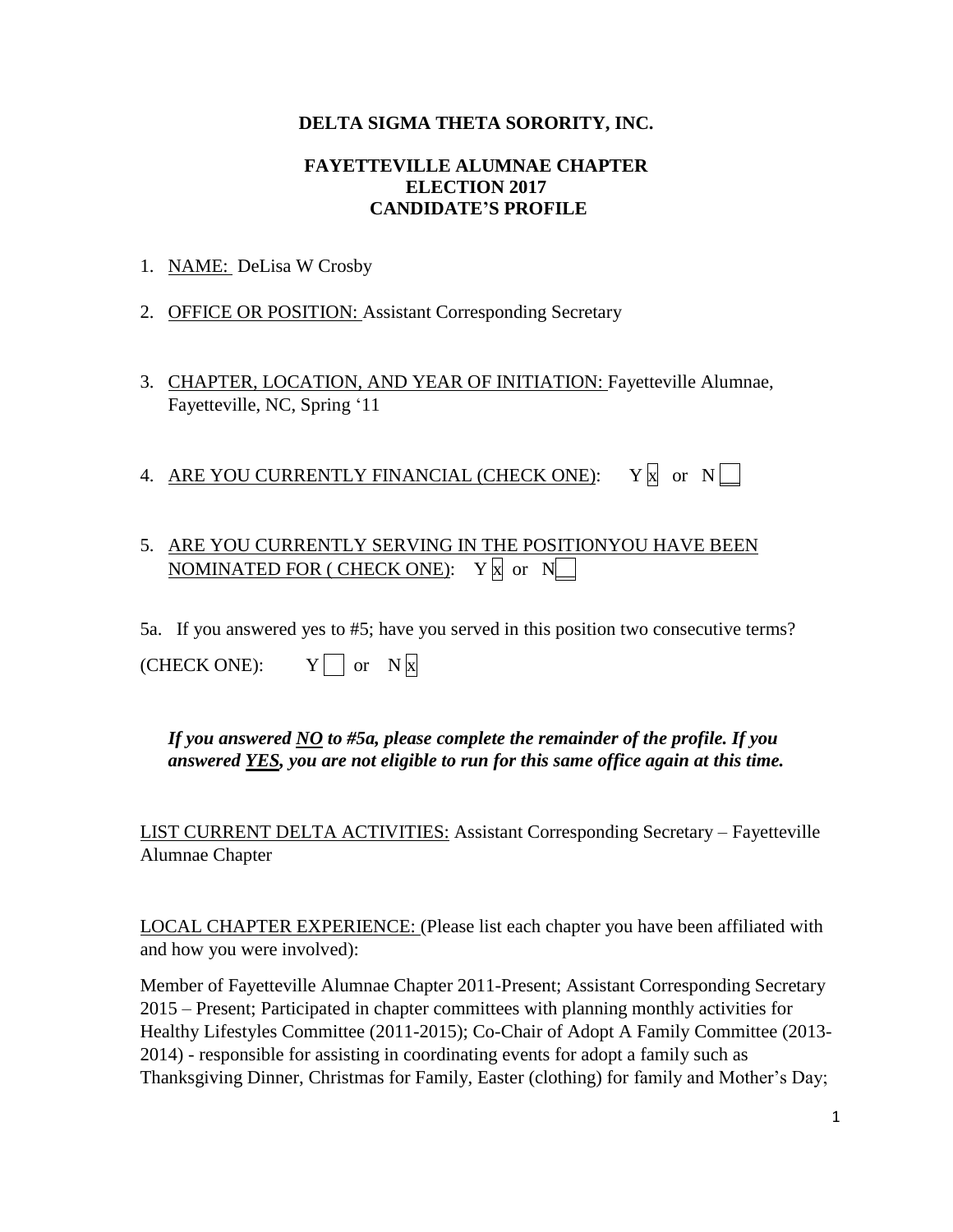member of Adopt A Site Committee 2013-2015 (Co-Chair 2014-2015) -Responsible for monthly clean-up of Chapter's adopt a site and to act in absence of Chair.

REGIONAL AND NATIONAL EXPERIENCE: (Please list all current and past assignments and involvement at both levels): No current or past assignments at a regional or national level

REGIONAL CONFERENCES AND NATIONAL CONVENTIONS ATTENDED (Years 2013 to 2016): 2014 and 2016 South Atlantic Regional Conferences and 2013 National **Conference** 

COMMUNITY INVOLVEMENT (Past & Present) AND ORGANIZATIONAL AFFILIATIONS: FAC Delta Sigma Theta Sorority, Inc (Adopt A Family, Adopt A Site, Healthy Lifestyles, Assistant Corresponding Secretary); APHA, SOPHE, NMAC, New Gospel MBC (Deaconess Board)

ORGANIZATIONS (no more than 4): Fort Bragg AUSA, NC Society Of Public Health Educators, American Public Health Association

### POSITION AND /OR RESPONSIBILITY:

Assistant Corresponding Secretary; Responsibilities include relay chapter information to members with no internet access, secure meeting location for Executive Board, email chapter communication to chapter list serve, and perform specified duties of Corresponding Secretary in event of absence or request of President

STATE YOUR REASON(S) FOR SEEKING THIS SPECIFIC OFFICE: In 250 words or less, cite experiences, either in Delta or in your professional career, that impact directly on the position your are seeking. Include your plan/vision for the Fayetteville Alumnae Chapter in your response.

I am seeking the position of Assistant Corresponding Secretary, and I feel that I can adequately fulfill the duties specified. My professional experience (twenty-four years) has entailed developing and disseminating materials to various groups. Additionally, my previous duties have involved developing communication plans to promote programs and activities and creating innovative ways to distribute information to target audience(s). I feel that my professional knowledge has prepared me to proficiently serve as Assistant Corresponding